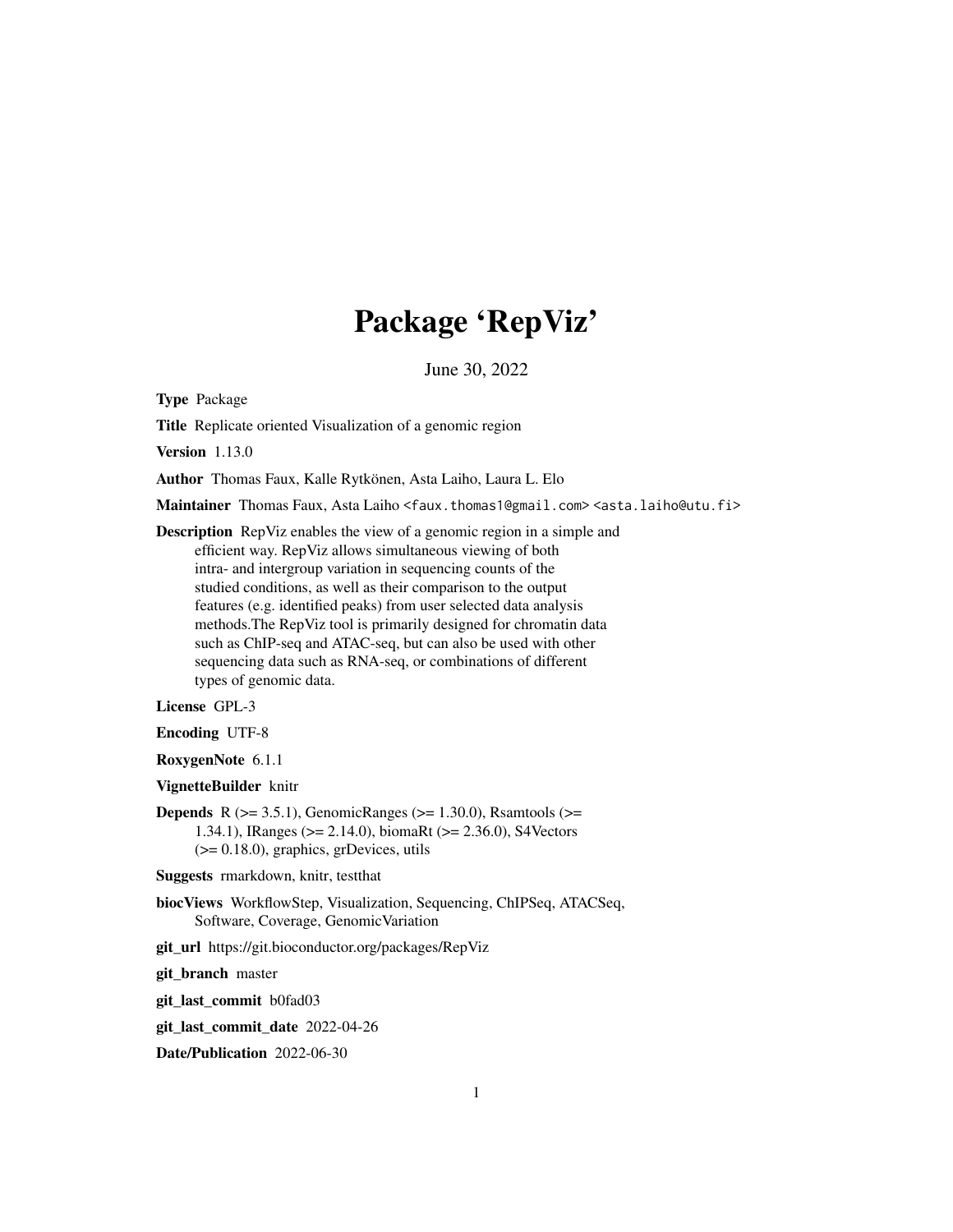### <span id="page-1-0"></span>R topics documented:

```
RepViz . . . . . . . . . . . . . . . . . . . . . . . . . . . . . . . . . . . . . . . . . . . 2
```
#### **Index** [4](#page-3-0)

RepViz *Plot a genomic region*

#### Description

Plot a genomic region

#### Usage

```
RepViz(region, genome = c("hg19", "hg38", "mm10"), BAM = NULL,
 BED = NULL, avgTrack = TRUE, geneTrack = TRUE, max = NULL,
 verbose = TRUE, cex = 1)
```
#### Arguments

| region    | a GRange object with chr, start, end                                                                         |
|-----------|--------------------------------------------------------------------------------------------------------------|
| genome    | a character vector 'hg19','hg38' or 'mm10'                                                                   |
| BAM       | a path to the BAM related csy input file                                                                     |
| BED.      | a path to the BED related csv input file                                                                     |
| avgTrack  | a logical indicating if the average track should be included or not                                          |
| geneTrack | a logical indicating if the gene track should be included or not                                             |
| max       | a numerical vector containing the yaxis maximum value of each BAM track                                      |
| verbose   | a logical indicating whether the progress of the plotting is shown                                           |
| cex       | number indicating the amount by which plotting text and symbols should be<br>scaled relative to the default. |
| col       | vector of character user can set color of the different BED tracks.                                          |

#### Value

displays the region specified by the user

#### Examples

```
region <- GRanges('chr12:110938000-110940000')
setwd(tempdir())
#Copying the files to the user working directory
file.copy(from = list.files(system.file('extdata', package = 'RepViz'), full.names = TRUE),
    to = tempdir()#Generate the visualization of the given region
RepViz::RepViz(region = region,
   genome = 'hg19',
```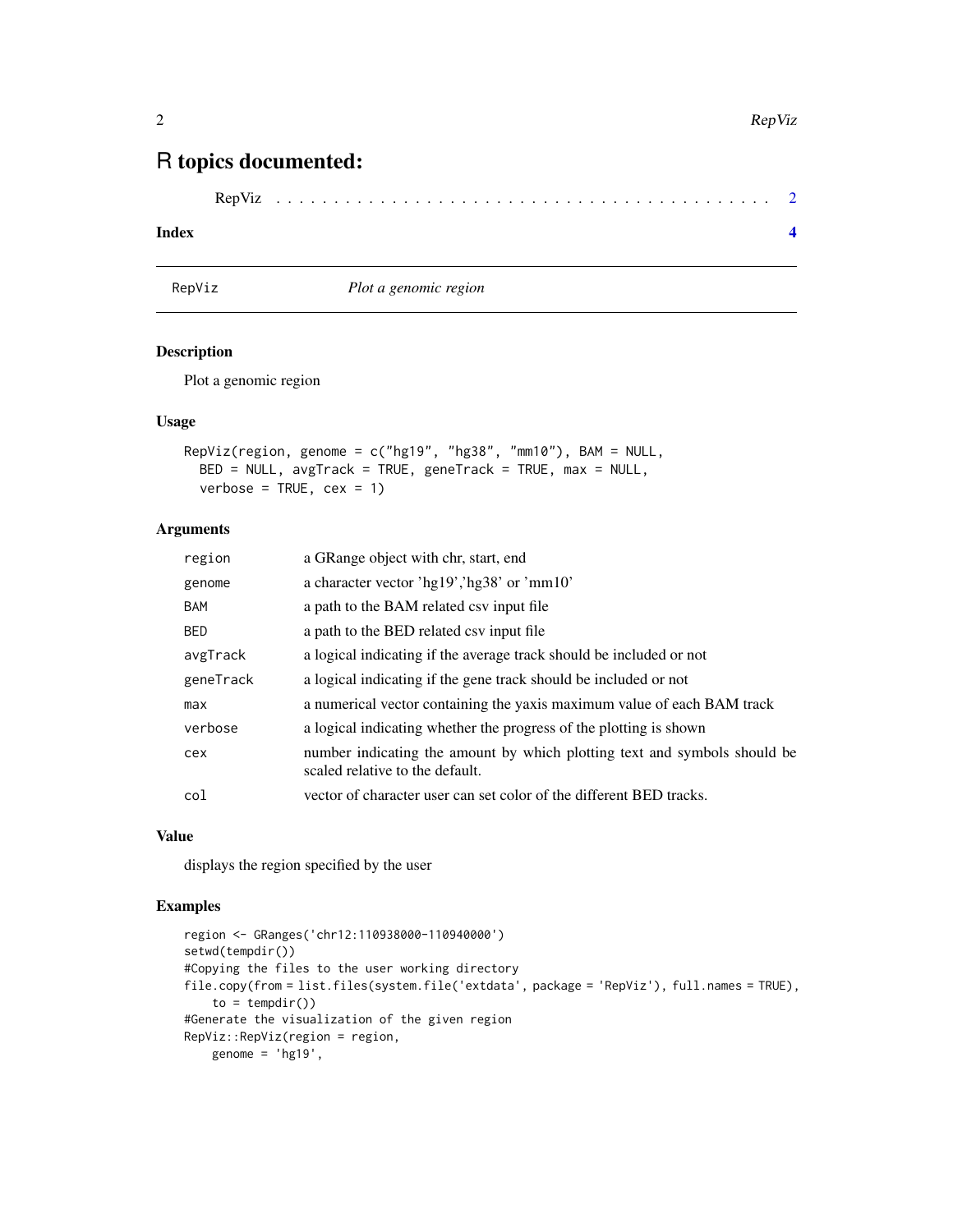RepViz

```
BAM = 'BAM\_input.csv',BED = 'BED\_input.csv',\overline{a} avgTrack = TRUE,<br>geneTrack = TRUE)
```